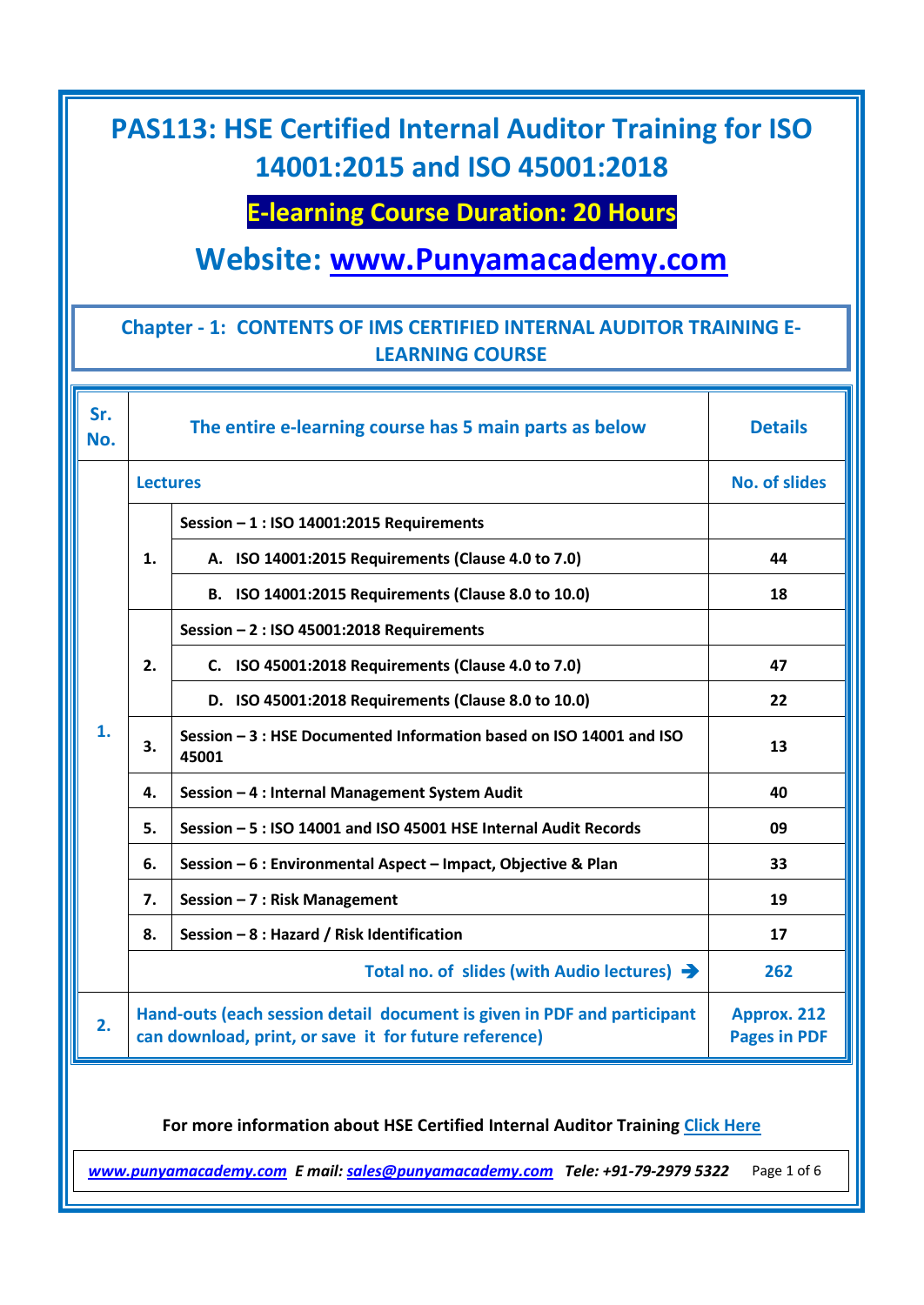### **E-learning Course Duration: 20 Hours**

## **Website: [www.Punyamacademy.com](http://www.punyamacademy.com/)**

| 3.  | <b>Training-Video Tutorials by experts</b>                    | <b>03 Videos</b>                       |
|-----|---------------------------------------------------------------|----------------------------------------|
| -4. | Session Exams at end of each session and Final Exam           | <b>Total 9 Exams</b>                   |
| 5.  | <b>Audit Checklist as per Department-wise and Clause-wise</b> | <b>Approx. 1500</b><br>audit questions |
| 6.  | <b>HSE Certified Internal Auditor training certificate</b>    | <b>Award</b><br><b>Certificate</b>     |

#### **Part – 1 Lectures:**

Under this part total eight sessions are given as Presentations with explanatory audio-visuals to understand the subject.

#### **Part – 2 Hand-outs:**

For each lecture, hand-out is given in PDF format. The participant can download or print any documents to read it later to get detailed knowledge of all the eight topics.

| Sr. No                                                                        | <b>Name of Literature</b>                                     | <b>Total Pages</b> |  |  |
|-------------------------------------------------------------------------------|---------------------------------------------------------------|--------------------|--|--|
| 1                                                                             | Clause-wise Requirements of Environment Management System     | 27                 |  |  |
| 2                                                                             | Clause-wise Requirements of OH&S Management System            | 33                 |  |  |
| 3                                                                             | HSE Documented Information based on ISO 14001 and ISO 45001   | 12                 |  |  |
| 4                                                                             | <b>Management System Audit Process</b>                        | 38                 |  |  |
| 5A                                                                            | ISO 14001:2015 and ISO 45001:2018 Internal Audit Records      | 09                 |  |  |
| 5B                                                                            | ISO 14001:2015 Clausewise and Department wise Audit Checklist | 26                 |  |  |
| 5C                                                                            | ISO 45001:2018 Clausewise and Department wise Audit Checklist | 25                 |  |  |
| 6                                                                             | Environmental Aspect - Impact, Objective & Plan               | 15                 |  |  |
| 7                                                                             | <b>Risk Management</b>                                        | 12                 |  |  |
| 8                                                                             | Hazard / Risk Identification                                  | 15                 |  |  |
| For more information about HSE Certified Internal Auditor Training Click Here |                                                               |                    |  |  |

*[www.punyamacademy.com](https://www.punyamacademy.com/) E mail[: sales@punyamacademy.com](mailto:sales@punyamacademy.com) Tele: +91-79-2979 5322* Page 2 of 6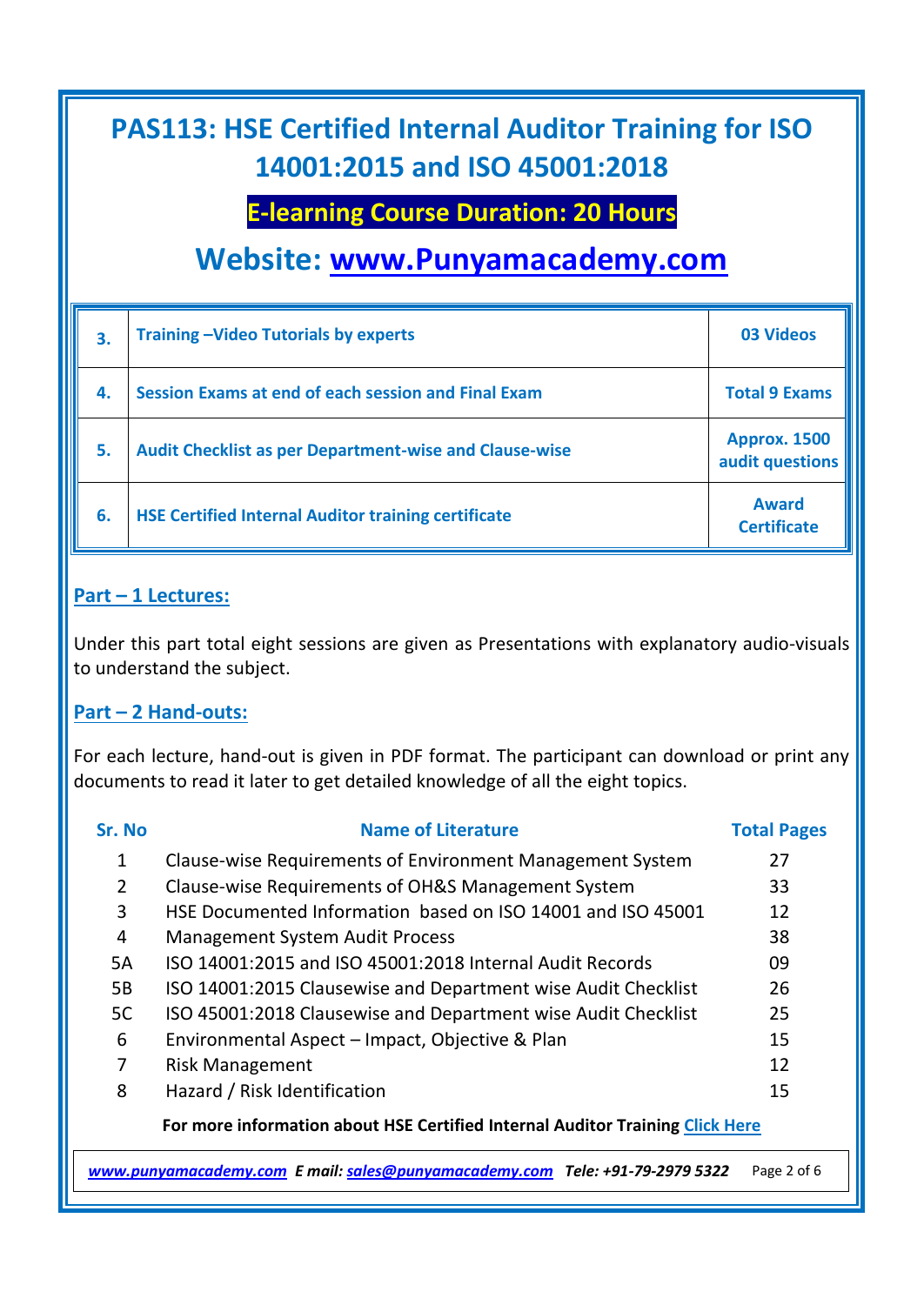### **E-learning Course Duration: 20 Hours**

## **Website: [www.Punyamacademy.com](http://www.punyamacademy.com/)**

### **Part – 3 Videos Tutorials by Experts on important topics**

A complete actual training session videos on Requirements, Documentation, Internal Audit and Risk Management are provided under this section. Auditor can watch and learn about what to documents and auditing requirements while perform audit in organization.

| Sr. No | <b>Name of Videos</b>                    | <b>Duration</b> |
|--------|------------------------------------------|-----------------|
|        | Session 2 : HSE Requirements Clause wise | 02 Videos       |
| 2      | Session 3 : HSE Documented Information   | 01 Video        |
| 3      | Session 4 : HSE Internal Audit Process   | 01 Video        |
| 4      | Session 7 : HSE Risk Management          | 01 Video        |
|        |                                          |                 |

#### **Part – 4 Exams:**

Each session contains session exam, Participants have to pass the exam after completion of each session. After passing all session exams there is one final exam, participant must have to pass exam with minimum 80% marks. User can reappear and clears each exam to complete the course and get download/print their HSE internal auditor training certificate.

### **Part – 5 Audit Checklists:**

The Audit checklists with more than 1500 HSE management system audit questions as below:

- 1. ISO 14001:2015 Clause wise questions
- 2. ISO 45001:2018 Clause wise questions
- 3. ISO 14001:2015 and ISO 45001:2018 Department wise audit questions

### **Part – 6 Training Certificate:**

After passing the exam the colorful training certificate is generated and user can download it or print it. Any one globally can cross verify the training certificate through our LMS platform.

#### **For more information about HSE Certified Internal Auditor Training [Click Here](https://www.punyamacademy.com/course/hse/hse-certified-internal-auditor-training)**

*[www.punyamacademy.com](https://www.punyamacademy.com/) E mail[: sales@punyamacademy.com](mailto:sales@punyamacademy.com) Tele: +91-79-2979 5322* Page 3 of 6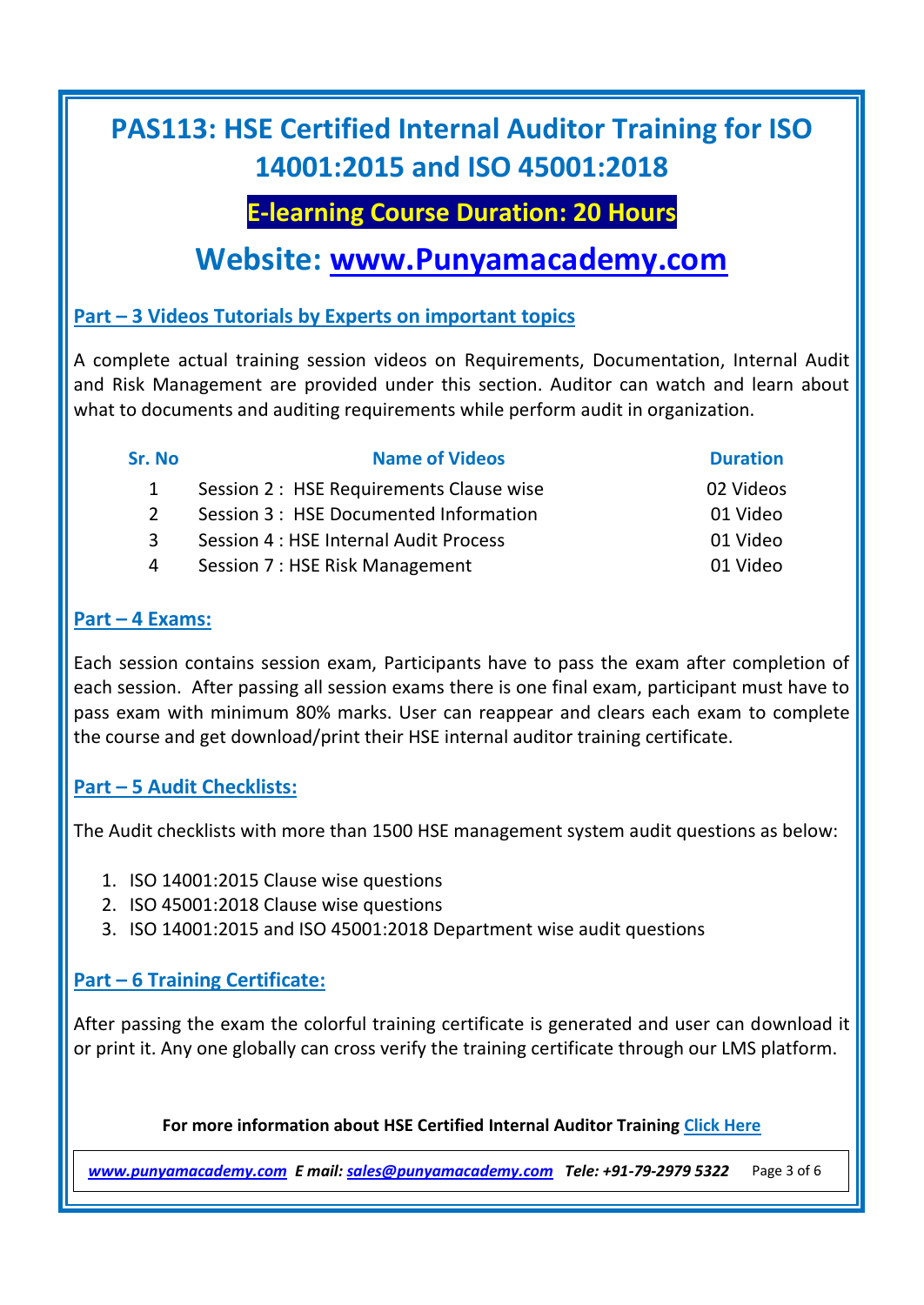### **E-learning Course Duration: 20 Hours**

## **Website: [www.Punyamacademy.com](http://www.punyamacademy.com/)**

### **Chapter - 2: COURSE OBJECTIVES**

#### **Upon Completion of this course, participants will be able to:**

- $\checkmark$  Understand the requirements of ISO 14001:2015 (EMS) and ISO 45001:2018 (OH&SMS).
- $\checkmark$  Develop skills in assessing and improving an organization's HSE.
- $\checkmark$  Understand how improvement can be achieved in the organization.
- $\checkmark$  Understand, maintain and retain documented Information list.
- $\checkmark$  Gain the knowledge on preparing, conducting, reporting & following-up an audit.
- $\checkmark$  Conduct an integrated process-based ISO14001, ISO 45001 internal audit.
- $\checkmark$  Understand the processes involved in auditing.
- $\checkmark$  Know about the types of auditing and questioning techniques.
- $\checkmark$  Understand how to prepare and maintain internal audit records.
- $\checkmark$  Understand the new concepts of risk management and risk evaluation techniques.

### **Chapter - 3: WHO SHOULD ATTEND THIS COURSE?**

This course is developed and brought to you by Punyam Academy; an ISO/IEC 17024 accredited training provider company, which offers various e-learning as well as classroom training courses for working professionals, college students, and other individuals for enhancing their career to new heights. Our e-learning courses help them to succeed in today's competitive environment, to renew licenses, and to update, strengthen and add quality to their existing knowledge and skills. Our courses are also useful for those who want to get certification, or start a new profession.

**For more information about HSE Certified Internal Auditor Training [Click Here](https://www.punyamacademy.com/course/hse/hse-certified-internal-auditor-training)**

*[www.punyamacademy.com](https://www.punyamacademy.com/) E mail[: sales@punyamacademy.com](mailto:sales@punyamacademy.com) Tele: +91-79-2979 5322* Page 4 of 6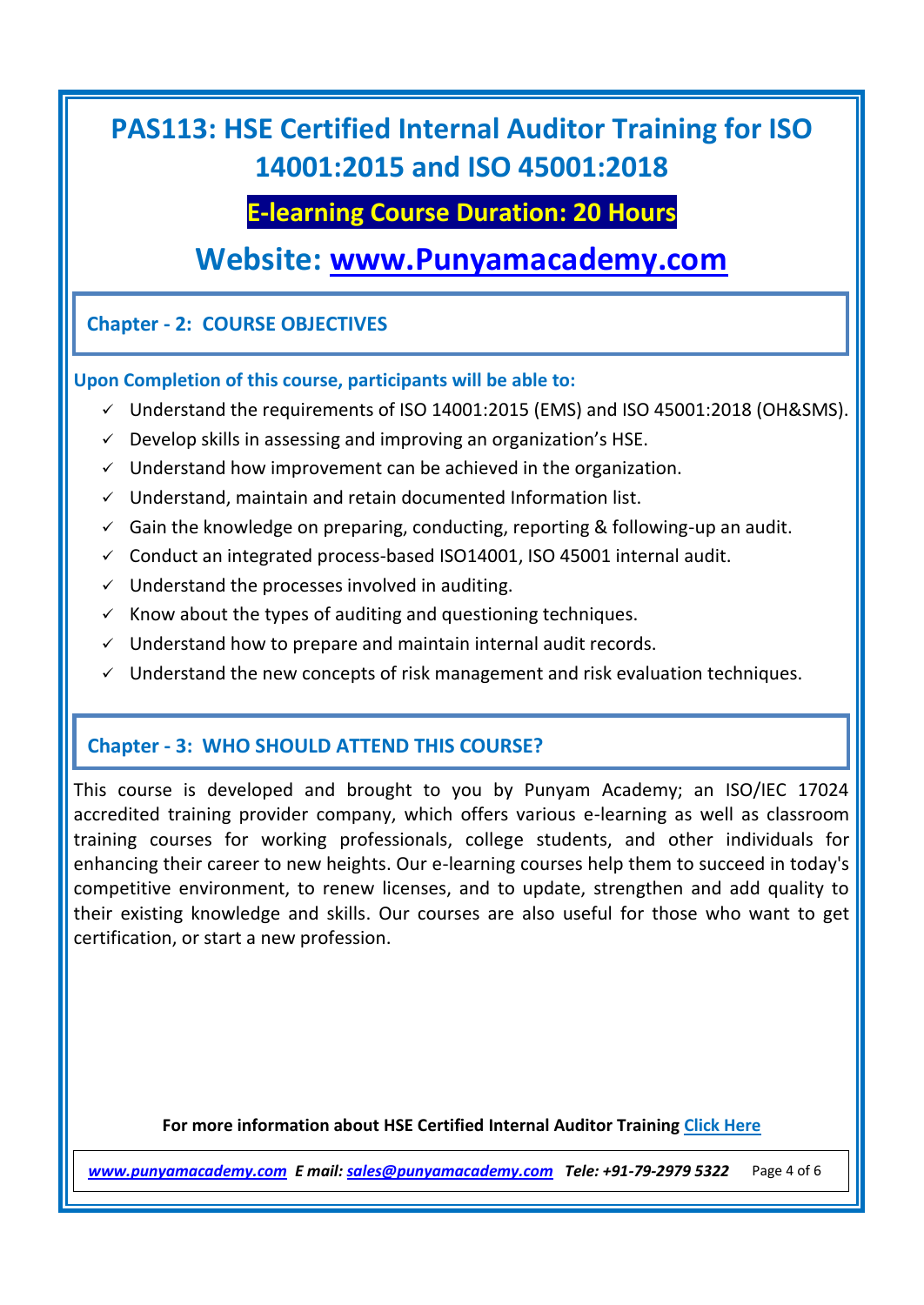### **E-learning Course Duration: 20 Hours**

## **Website: [www.Punyamacademy.com](http://www.punyamacademy.com/)**

**Chapter - 4: USER MANUAL**

#### **Compatibility and Requirements for smoothly running our course**

- 1. **Bandwidth:** Internet bandwidth must me 1 MBPS or higher.
- 2. **Operating System:** Microsoft Windows XP and higher versions, iOS, Android.
- 3. **Browser:** Best viewable in Mozilla Firefox, Google Chrome. Also supports Internet Explorer.
- 4. **Screen Resolution:** To view slides properly, you must have a screen resolution of 1024 x 768 or higher.
- 5. **Cookies:** You must have browser cookies enabled, so that we can maintain your current session as you navigate through the application.
- 6. **JavaScript:** You must have enabled JavaScript, so that application runs smoothly.
- 7. **Adobe Acrobat Reader:** Some documents in our application are in .pdf format, so you must have installed adobe acrobat reader in your computer to be able to read such documents that you download.
- 8. **Pop-up Enable:** In your browser setting, check Pop-up blocker off, or enable Pop-up window.
- 9. **Speaker:** You must have speakers or a headphone attached to your computer, so that you can listen to the course lecture while learning.

**Click to Purchase this Course. [ENROL](https://www.punyamacademy.com/book/hse-certified-internal-auditor-training)**

**For more information about HSE Certified Internal Auditor Training [Click Here](https://www.punyamacademy.com/course/hse/hse-certified-internal-auditor-training)**

*[www.punyamacademy.com](https://www.punyamacademy.com/) E mail[: sales@punyamacademy.com](mailto:sales@punyamacademy.com) Tele: +91-79-2979 5322* Page 5 of 6